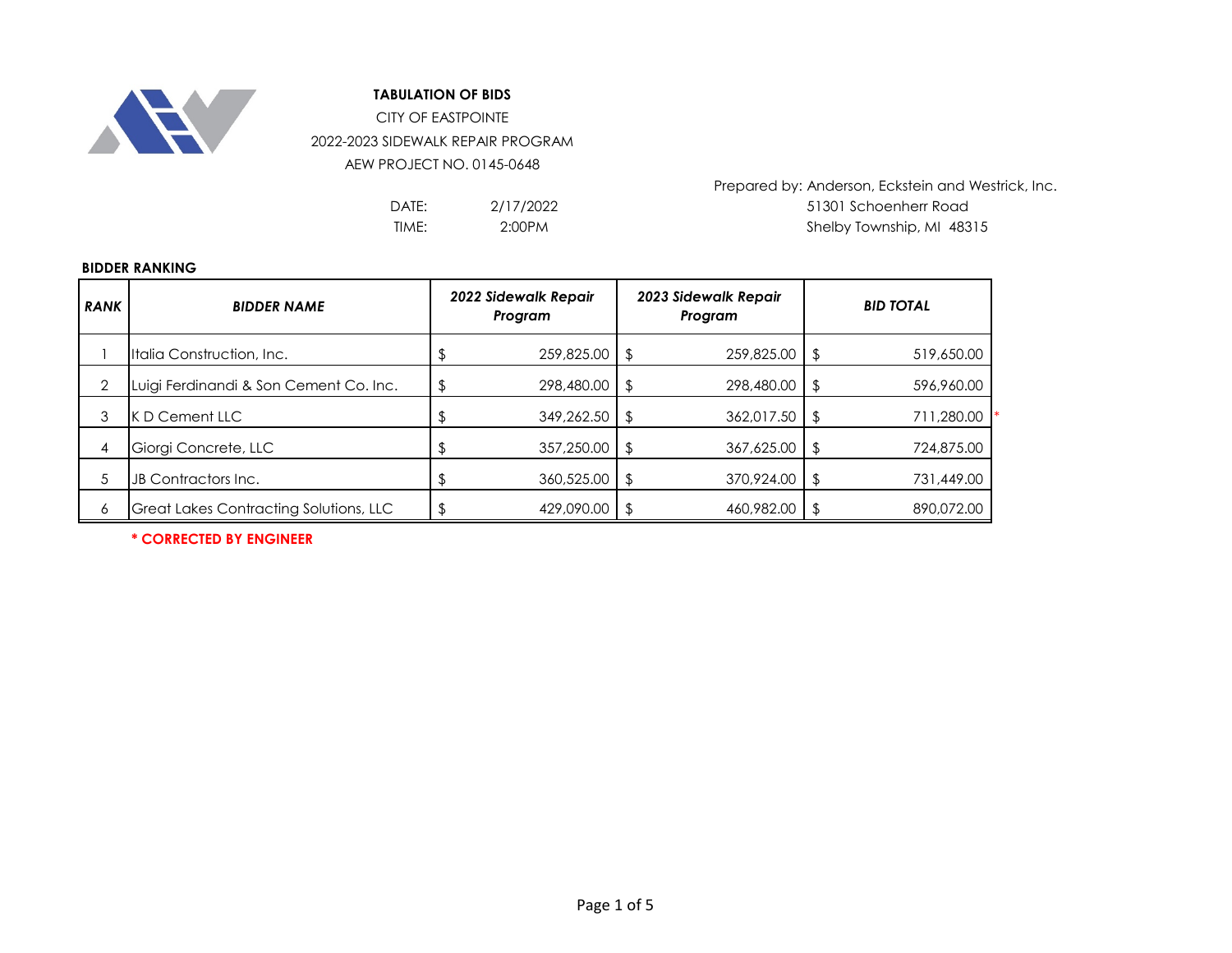|             | <b>TABULATION OF BIDS</b><br><b>CITY OF EASTPOINTE</b><br>2022-2023 SIDEWALK REPAIR PROGRAM<br>AEW PROJECT NO. 0145-0648 |                             |            | Italia Construction, Inc.<br>57151 Deer Creek Court<br>Washington, MI 48094 |            | Luigi Ferdinandi & Son Cement Co. Inc.<br>16481 Common Road<br>Roseville, MI 48066 | KD Cement LLC<br>3250 New Farm Ct Suite 6<br>Commerce Twp., MI 48390 |            |            |
|-------------|--------------------------------------------------------------------------------------------------------------------------|-----------------------------|------------|-----------------------------------------------------------------------------|------------|------------------------------------------------------------------------------------|----------------------------------------------------------------------|------------|------------|
| Item<br>No. | Description                                                                                                              | Estimated<br>Quantity Units |            | Unit Price                                                                  | Amount     | <b>Unit Price</b>                                                                  | Amount                                                               | Unit Price | Amount     |
|             | 2022 Sidewalk Repair Program                                                                                             |                             |            |                                                                             |            |                                                                                    |                                                                      |            |            |
| 1.          | Remove and Replace Sidewalk, 4 inch                                                                                      | 35,000                      | SF         | 5.39                                                                        | 188,650.00 | 6.50                                                                               | 227,500.00                                                           | 7.35       | 257,250.00 |
| 2.          | Remove and Replace Sidewalk/Driveway Approach, 6 inch                                                                    | 3,500                       | SF         | 6.33                                                                        | 22,155.00  | 7.00                                                                               | 24,500.00                                                            | 8.00       | 28,000.00  |
| 3.          | Remove and Replace Sidewalk/Driveway Approach, 8 inch                                                                    | 1,000                       | SF         | 6.93                                                                        | 6,930.00   | 10.00                                                                              | 10,000.00                                                            | 9.00       | 9,000.00   |
| 4.          | Remove and Replace Curb Ramp, 4 inch                                                                                     | 1,000                       | <b>SF</b>  | 5.39                                                                        | 5,390.00   | 6.00                                                                               | 6,000.00                                                             | 7.55       | 7,550.00   |
| 5.          | Remove and Replace Curb Ramp, 8 inch                                                                                     | 1,000                       | SF         | 6.93                                                                        | 6,930.00   | 8.00                                                                               | 8,000.00                                                             | 9.00       | 9,000.00   |
| 6.          | Remove and Replace Concrete Curb and Gutter                                                                              | 100                         | LF         | 29.00                                                                       | 2,900.00   | 30.00                                                                              | 3,000.00                                                             | 50.00      | 5,000.00   |
| 7.          | Remove Courtesy Walk, Topsoil and Sod Installation                                                                       | 300                         | SF         | 2.00                                                                        | 600.00     | 3.00                                                                               | 900.00                                                               | 4.00       | 1,200.00   |
| 8.          | Remove Driveway Approach, Topsoil and Sod Installation                                                                   | 600                         | <b>SF</b>  | 2.00                                                                        | 1,200.00   | 3.00                                                                               | 1,800.00                                                             | 4.00       | 2,400.00   |
| 9.          | Sawcutting, Full Depth, 4 inch                                                                                           | 7,000                       | LF         | 1.00                                                                        | 7,000.00   | 0.01                                                                               | 70.00                                                                | 1.00       | 7,000.00   |
| 10.         | Sawcutting, Full Depth, 6 inch                                                                                           | 1,000                       | LF         | 1.00                                                                        | 1,000.00   | 0.01                                                                               | 10.00                                                                | 1.00       | 1,000.00   |
| 11.         | Sawcutting, Full Depth, 8 inch                                                                                           | 300                         | LF         | 1.00                                                                        | 300.00     | 4.00                                                                               | 1,200.00                                                             | 1.00       | 300.00     |
| 12.         | 5/8 inch Dia Hookbolts                                                                                                   | 250                         | EA         | 13.00                                                                       | 3,250.00   | 2.00                                                                               | 500.00                                                               | 3.25       | 812.50     |
| 13.         | HMA, 1100T, 20AA, Hand Patching                                                                                          | $\overline{2}$              | <b>TON</b> | 85.00                                                                       | 170.00     | 100.00                                                                             | 200.00                                                               | 250.00     | 500.00     |
| 14.         | Hot Poured Joint Sealant                                                                                                 | 500                         | LF         | 0.80                                                                        | 400.00     | 1.00                                                                               | 500.00                                                               | 4.00       | 2,000.00   |
| 15.         | Subgrade Undercutting                                                                                                    | 50                          | CY         | 23.00                                                                       | 1,150.00   | 1.00                                                                               | 50.00                                                                | 20.00      | 1,000.00   |
| 16.         | <b>Trimming Tree Roots</b>                                                                                               | 200                         | EA         | 5.00                                                                        | 1,000.00   | 25.00                                                                              | 5,000.00                                                             | 25.00      | 5,000.00   |
| 17.         | Curb Ramp Opening, Concrete                                                                                              | 150                         | LF.        | 29.00                                                                       | 4,350.00   | 30.00                                                                              | 4,500.00                                                             | 30.00      | 4,500.00   |
| 18.         | Detectable Warning Surface                                                                                               | 100                         | LF.        | 31.00                                                                       | 3,100.00   | 42.50                                                                              | 4,250.00                                                             | 40.00      | 4,000.00   |
| 19.         | Dr Structure Cover, Adj, Case 1, Modified                                                                                | 5                           | EA         | 335.00                                                                      | 1,675.00   | 50.00                                                                              | 250.00                                                               | 500.00     | 2,500.00   |
| 20.         | Dr Structure Cover, Adj, Add Depth                                                                                       | 5                           | VF         | 335.00                                                                      | 1,675.00   | 50.00                                                                              | 250.00                                                               | 250.00     | 1,250.00   |
|             | Total of 2022 Sidewalk Repair Program Base Bid:                                                                          |                             |            |                                                                             | 259,825.00 |                                                                                    | 298,480.00                                                           |            | 349,262.50 |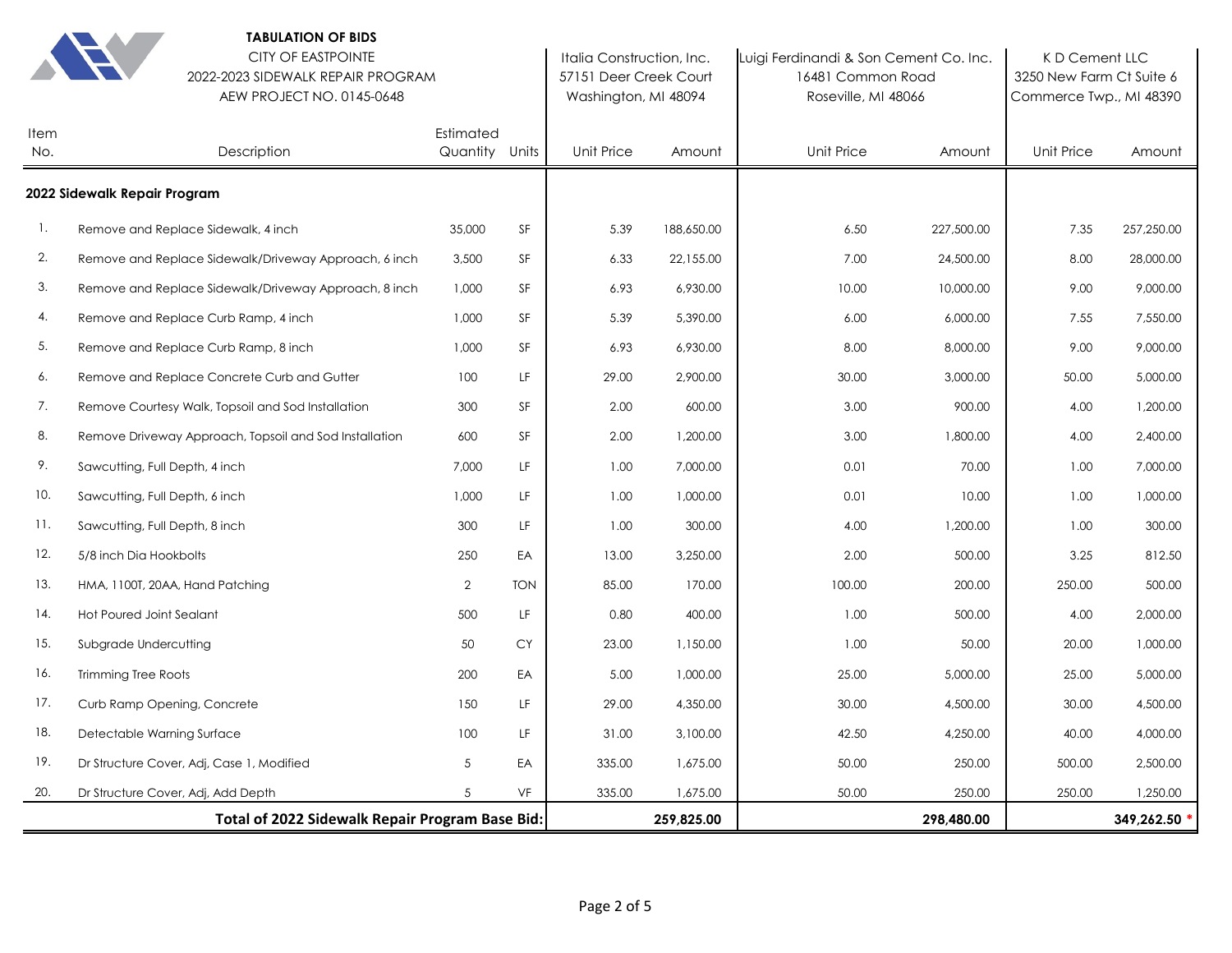|             | <b>TABULATION OF BIDS</b><br><b>CITY OF EASTPOINTE</b><br>2022-2023 SIDEWALK REPAIR PROGRAM<br>AEW PROJECT NO. 0145-0648 |                             |            | Italia Construction, Inc.<br>57151 Deer Creek Court<br>Washington, MI 48094 |            |                   | Luigi Ferdinandi & Son Cement Co. Inc.<br>16481 Common Road<br>Roseville, MI 48066 |            | K D Cement LLC<br>3250 New Farm Ct Suite 6<br>Commerce Twp., MI 48390 |
|-------------|--------------------------------------------------------------------------------------------------------------------------|-----------------------------|------------|-----------------------------------------------------------------------------|------------|-------------------|------------------------------------------------------------------------------------|------------|-----------------------------------------------------------------------|
| Item<br>No. | Description                                                                                                              | Estimated<br>Quantity Units |            | Unit Price                                                                  | Amount     | <b>Unit Price</b> | Amount                                                                             | Unit Price | Amount                                                                |
|             | 2023 Sidewalk Repair Program                                                                                             |                             |            |                                                                             |            |                   |                                                                                    |            |                                                                       |
| 1.          | Remove and Replace Sidewalk, 4 inch                                                                                      | 35,000                      | SF         | 5.39                                                                        | 188,650.00 | 6.50              | 227,500.00                                                                         | 7.60       | 266,000.00                                                            |
| 2.          | Remove and Replace Sidewalk/Driveway Approach, 6 inch                                                                    | 3,500                       | SF         | 6.33                                                                        | 22,155.00  | 7.00              | 24,500.00                                                                          | 8.30       | 29,050.00                                                             |
| 3.          | Remove and Replace Sidewalk/Driveway Approach, 8 inch                                                                    | 1,000                       | SF         | 6.93                                                                        | 6,930.00   | 10.00             | 10,000.00                                                                          | 9.30       | 9,300.00                                                              |
| 4.          | Remove and Replace Curb Ramp, 4 inch                                                                                     | 1,000                       | SF         | 5.39                                                                        | 5,390.00   | 6.00              | 6,000.00                                                                           | 7.80       | 7,800.00                                                              |
| 5.          | Remove and Replace Curb Ramp, 8 inch                                                                                     | 1,000                       | SF         | 6.93                                                                        | 6,930.00   | 8.00              | 8,000.00                                                                           | 9.30       | 9,300.00                                                              |
| 6.          | Remove and Replace Concrete Curb and Gutter                                                                              | 100                         | LF         | 29.00                                                                       | 2,900.00   | 30.00             | 3,000.00                                                                           | 51.75      | 5,175.00                                                              |
| 7.          | Remove Courtesy Walk, Topsoil and Sod Installation                                                                       | 300                         | SF         | 2.00                                                                        | 600.00     | 3.00              | 900.00                                                                             | 4.15       | 1,245.00                                                              |
| 8.          | Remove Driveway Approach, Topsoil and Sod Installation                                                                   | 600                         | SF         | 2.00                                                                        | 1,200.00   | 3.00              | 1,800.00                                                                           | 4.15       | 2,490.00                                                              |
| 9.          | Sawcutting, Full Depth, 4 inch                                                                                           | 7,000                       | LF         | 1.00                                                                        | 7,000.00   | 0.01              | 70.00                                                                              | 1.00       | 7,000.00                                                              |
| 10.         | Sawcutting, Full Depth, 6 inch                                                                                           | 1,000                       | LF         | 1.00                                                                        | 1,000.00   | 0.01              | 10.00                                                                              | 1.00       | 1,000.00                                                              |
| 11.         | Sawcutting, Full Depth, 8 inch                                                                                           | 300                         | LF         | 1.00                                                                        | 300.00     | 4.00              | 1,200.00                                                                           | 1.00       | 300.00                                                                |
| 12.         | 5/8 inch Dia Hookbolts                                                                                                   | 250                         | EA         | 13.00                                                                       | 3,250.00   | 2.00              | 500.00                                                                             | 3.35       | 837.50                                                                |
| 13.         | HMA, 1100T, 20AA, Hand Patching                                                                                          | $\overline{2}$              | <b>TON</b> | 85.00                                                                       | 170.00     | 100.00            | 200.00                                                                             | 260.00     | 520.00                                                                |
| 14.         | Hot Poured Joint Sealant                                                                                                 | 500                         | LF         | 0.80                                                                        | 400.00     | 1.00              | 500.00                                                                             | 5.00       | 2,500.00                                                              |
| 15.         | Subgrade Undercutting                                                                                                    | 50                          | <b>CY</b>  | 23.00                                                                       | 1,150.00   | 1.00              | 50.00                                                                              | 21.00      | 1,050.00                                                              |
| 16.         | <b>Trimming Tree Roots</b>                                                                                               | 200                         | EA         | 5.00                                                                        | 1,000.00   | 25.00             | 5,000.00                                                                           | 26.00      | 5,200.00                                                              |
| 17.         | Curb Ramp Opening, Concrete                                                                                              | 150                         | LF         | 29.00                                                                       | 4,350.00   | 30.00             | 4,500.00                                                                           | 31.00      | 4,650.00                                                              |
| 18.         | Detectable Warning Surface                                                                                               | $100\,$                     | LF         | 31.00                                                                       | 3,100.00   | 42.50             | 4,250.00                                                                           | 42.00      | 4,200.00                                                              |
| 19.         | Dr Structure Cover, Adj, Case 1, Modified                                                                                | $\,$ 5 $\,$                 | EA         | 335.00                                                                      | 1,675.00   | 50.00             | 250.00                                                                             | 620.00     | 3,100.00                                                              |
| 20.         | Dr Structure Cover, Adj, Add Depth                                                                                       | 5                           | VF         | 335.00                                                                      | 1,675.00   | 50.00             | 250.00                                                                             | 260.00     | 1,300.00                                                              |
|             | Total of 2023 Sidewalk Repair Program Base Bid:                                                                          |                             |            |                                                                             | 259,825.00 |                   | 298,480.00                                                                         |            | 362,017.50                                                            |
|             | Grand Total of 2022 & 2023 Sidewalk Repair Program:   \$                                                                 |                             |            |                                                                             | 519,650.00 | \$                | 596,960.00                                                                         | \$         | 711,280.00                                                            |

**\* CORRECTED BY ENGINEER**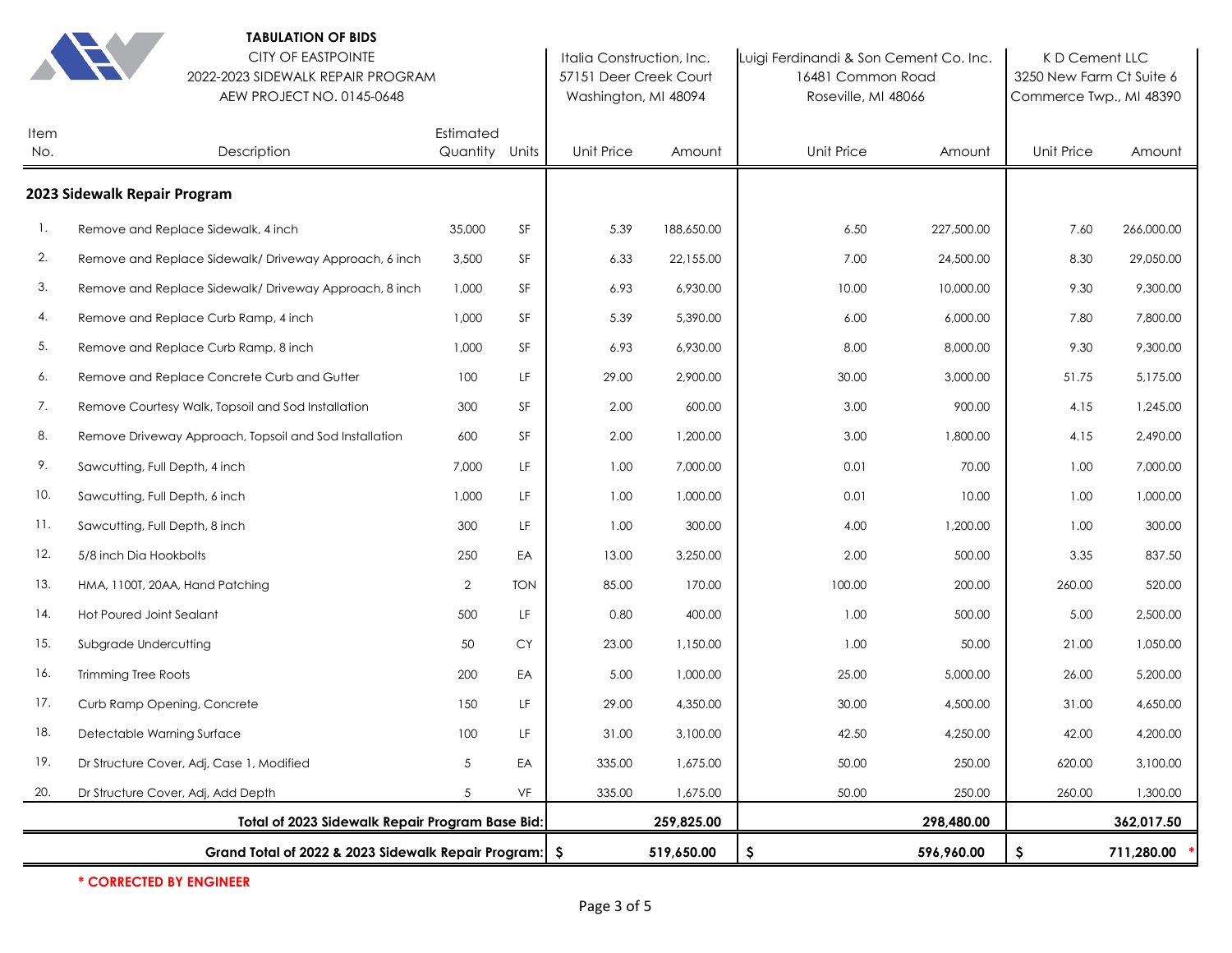|                                                 | <b>IABULATION OF BIDS</b><br><b>CITY OF EASTPOINTE</b><br>2022-2023 SIDEWALK REPAIR PROGRAM<br>AEW PROJECT NO. 0145-0648 |                             |            | Giorgi Concrete, LLC<br>20450 Sherwood<br>Detroit, MI 48234 |            | JB Contractors Inc.<br>2933 Military<br>Detroit, MI 48209 |            | Great Lakes Contracting Solutions, LLC<br>2300 Edinburgh<br>Waterford, MI 48328 |            |
|-------------------------------------------------|--------------------------------------------------------------------------------------------------------------------------|-----------------------------|------------|-------------------------------------------------------------|------------|-----------------------------------------------------------|------------|---------------------------------------------------------------------------------|------------|
| Item<br>No.                                     | Description                                                                                                              | Estimated<br>Quantity Units |            | Unit Price                                                  | Amount     | Unit Price                                                | Amount     | Unit Price                                                                      | Amount     |
|                                                 | 2022 Sidewalk Repair Program                                                                                             |                             |            |                                                             |            |                                                           |            |                                                                                 |            |
| 1.                                              | Remove and Replace Sidewalk, 4 inch                                                                                      | 35,000                      | SF         | 7.25                                                        | 253,750.00 | 6.60                                                      | 231,000.00 | 8.25                                                                            | 288,750.00 |
| 2.                                              | Remove and Replace Sidewalk/Driveway Approach, 6 inch                                                                    | 3,500                       | SF         | 8.25                                                        | 28,875.00  | 7.25                                                      | 25,375.00  | 9.05                                                                            | 31,675.00  |
| 3.                                              | Remove and Replace Sidewalk/Driveway Approach, 8 inch                                                                    | 1,000                       | SF         | 9.25                                                        | 9,250.00   | 8.50                                                      | 8,500.00   | 10.25                                                                           | 10,250.00  |
| 4.                                              | Remove and Replace Curb Ramp, 4 inch                                                                                     | 1,000                       | SF         | 7.25                                                        | 7,250.00   | 14.00                                                     | 14,000.00  | 8.30                                                                            | 8,300.00   |
| 5.                                              | Remove and Replace Curb Ramp, 8 inch                                                                                     | 1,000                       | SF         | 9.25                                                        | 9,250.00   | 14.00                                                     | 14,000.00  | 12.80                                                                           | 12,800.00  |
| 6.                                              | Remove and Replace Concrete Curb and Gutter                                                                              | 100                         | LF         | 40.00                                                       | 4,000.00   | 51.00                                                     | 5,100.00   | 42.50                                                                           | 4,250.00   |
| 7.                                              | Remove Courtesy Walk, Topsoil and Sod Installation                                                                       | 300                         | SF         | 4.00                                                        | 1,200.00   | 3.00                                                      | 900.00     | 9.50                                                                            | 2,850.00   |
| 8.                                              | Remove Driveway Approach, Topsoil and Sod Installation                                                                   | 600                         | SF         | 4.00                                                        | 2,400.00   | 3.00                                                      | 1,800.00   | 9.50                                                                            | 5,700.00   |
| 9.                                              | Sawcutting, Full Depth, 4 inch                                                                                           | 7,000                       | LF         | 1.25                                                        | 8,750.00   | 2.00                                                      | 14,000.00  | 1.25                                                                            | 8,750.00   |
| 10.                                             | Sawcutting, Full Depth, 6 inch                                                                                           | 1,000                       | LF         | 1.50                                                        | 1,500.00   | 3.00                                                      | 3,000.00   | 1.45                                                                            | 1,450.00   |
| 11.                                             | Sawcutting, Full Depth, 8 inch                                                                                           | 300                         | LF         | 1.75                                                        | 525.00     | 5.00                                                      | 1,500.00   | 1.95                                                                            | 585.00     |
| 12.                                             | 5/8 inch Dia Hookbolts                                                                                                   | 250                         | EA         | 4.00                                                        | 1,000.00   | 10.00                                                     | 2,500.00   | 8.50                                                                            | 2,125.00   |
| 13.                                             | HMA, 1100T, 20AA, Hand Patching                                                                                          | $\overline{2}$              | <b>TON</b> | 500.00                                                      | 1,000.00   | 300.00                                                    | 600.00     | 225.00                                                                          | 450.00     |
| 14.                                             | Hot Poured Joint Sealant                                                                                                 | 500                         | LF         | 4.00                                                        | 2,000.00   | 4.00                                                      | 2,000.00   | 1.96                                                                            | 980.00     |
| 15.                                             | Subgrade Undercutting                                                                                                    | 50                          | <b>CY</b>  | 40.00                                                       | 2,000.00   | 61.00                                                     | 3,050.00   | 50.00                                                                           | 2,500.00   |
| 16.                                             | <b>Trimming Tree Roots</b>                                                                                               | 200                         | EA         | 50.00                                                       | 10,000.00  | 98.00                                                     | 19,600.00  | 185.00                                                                          | 37,000.00  |
| 17.                                             | Curb Ramp Opening, Concrete                                                                                              | 150                         | LF         | 40.00                                                       | 6,000.00   | 51.00                                                     | 7,650.00   | 22.00                                                                           | 3,300.00   |
| 18.                                             | Detectable Warning Surface                                                                                               | 100                         | LF         | 40.00                                                       | 4,000.00   | 37.00                                                     | 3,700.00   | 40.00                                                                           | 4,000.00   |
| 19.                                             | Dr Structure Cover, Adj, Case 1, Modified                                                                                | 5                           | EA         | 400.00                                                      | 2,000.00   | 250.00                                                    | 1,250.00   | 475.00                                                                          | 2,375.00   |
| 20.                                             | Dr Structure Cover, Adj, Add Depth                                                                                       | 5                           | VF         | 500.00                                                      | 2,500.00   | 200.00                                                    | 1,000.00   | 200.00                                                                          | 1,000.00   |
| Total of 2022 Sidewalk Repair Program Base Bid: |                                                                                                                          |                             |            |                                                             | 357,250.00 |                                                           | 360,525.00 |                                                                                 | 429,090.00 |

**TABULATION OF BIDS**